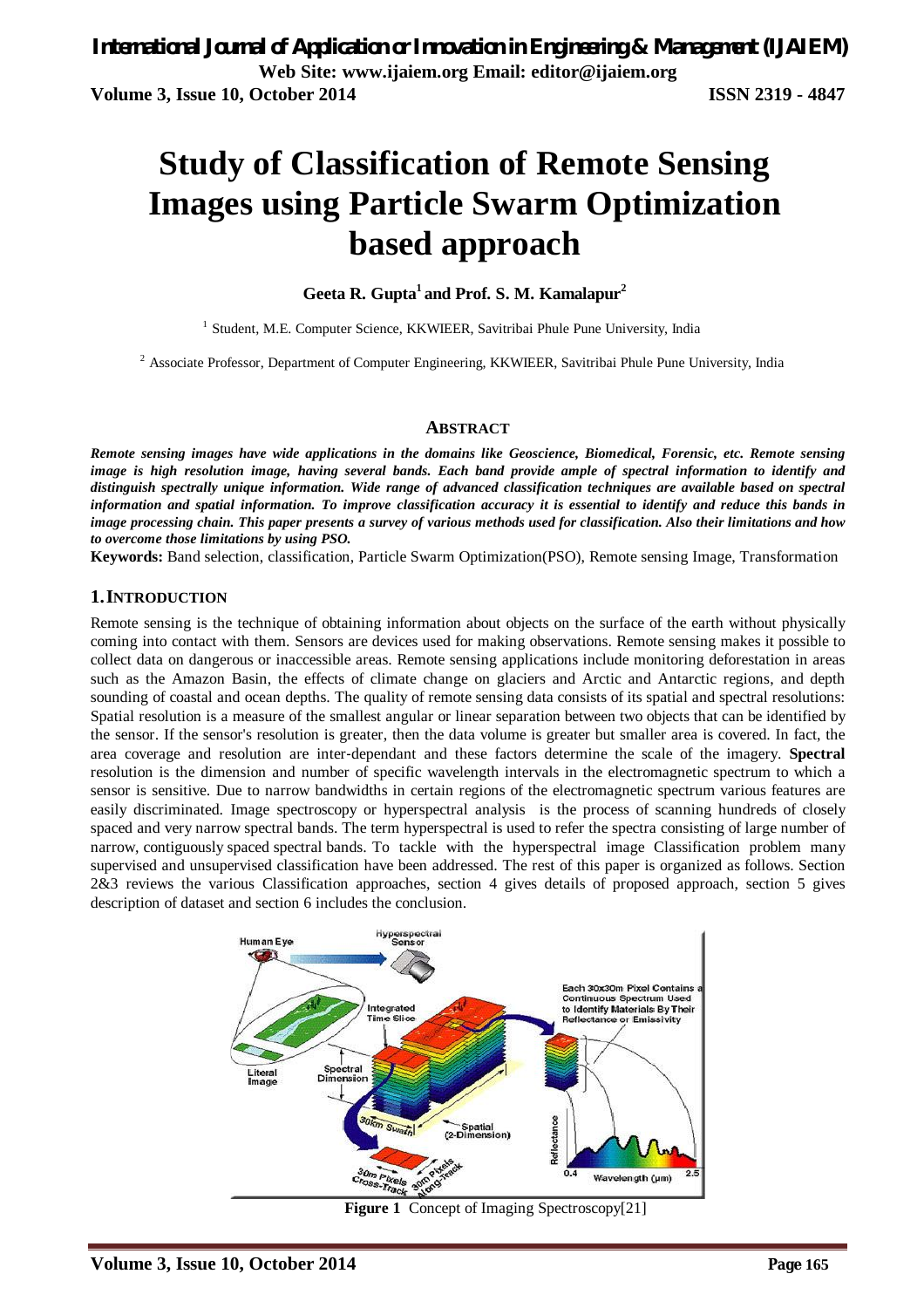# *International Journal of Application or Innovation in Engineering & Management (IJAIEM)* **Web Site: www.ijaiem.org Email: editor@ijaiem.org**

**Volume 3, Issue 10, October 2014 ISSN 2319 - 4847**

### **2.REMOTE SENSING IMAGES**

There are various types of remote sensing images, which are as follows:

#### **2.1 Multispectral Image**

A multispectral image consists of several bands of data. The bands in multispectral image are less than 30.This depends on the application and it is always less than 30 bands.

#### **2.2 Superspectral Image**

Recent satellite sensors are capable of capturing images at many more wavelength bands. For example, several satellites consist of 36 spectral bands, covering the wavelength regions ranging from the visible, near infrared, shortwave infrared to the thermal infrared. Bandwidth of the bands are narrower, allowing the finer spectral characteristics of the targets to be captured by the sensor. The term "superspectral" refer such sensors.

#### **2.3 Hyperspectral Image**

A hyperspectral image consists of hundred or more contiguous spectral bands forming a three-dimensional (two spatial dimensions and one spectral dimension) image cube. Dimenstionality reduction has been widely used in hyperspectral image analysis to reduce data volume and redundancy.

#### **3.HYPERSPECTRAL IMAGE CLASSIFICATION**

Hyperspectral image classification is the process of producing thematic maps from remote sensing image. A thematic map represents the objects present on the surface of earth (Soil, vegetation, roof, road, buildings) and its construction expresses the themes or categories selected for the map are distinguishable in image. The remote sensing classification involves clustering the pixels of an image into set of classes having similar properties. One of the major problems in remote sensing is huge amount of data that is available for processing. To deal with this data explosion problem, internal and fuzzy methods were employed [4]. Majority of Image classification is based on the detection of the spectral response patterns of land cover classes. The major objective of image classification is to automatically categorize all pixels in image into appropriate land cover classes [2] . Image classification can be done by either based on pixel information or based on use of training samples.

#### **3.1 Image classification based on pixel information**

Based on the information of pixel, images can be classified as Per-Pixel, Sub Pixel, Per-field, Knowledge based, Contextual and multiple Classifiers.

**Per-Pixel Classifier** is a classifier in which image classification is done by processing the entire image pixel by pixel referred as pixel-based classification. In this each pixel is classified in only one category [2]. Per pixel classifiers may be parametric or non parametric. Commonly used Parametric Classifiers are Maximum likelihood classifier. Commonly used non-parametric classifiers are neural networks, Decision tree and Support Vector Machine. To improve performance in a non-parametric classification procedure, boosting, bagging or a hybrid of both techniques can be used. These methods can be used in decision trees and Support Vector Machine [5],[6]. In most applications perpixel classifiers are not suitable because they can basically handle spectral information only. In Sub pixel classifier, each pixel is classified into only one category and the land cover classes are mutually exclusive. It deals with mixed pixel problems. As compared to per-pixel approaches this classification approaches have been developed for providing more appropriate representation and accurate area estimation of land covers especially when coarse spatial resolution data are used [8],[9]. Commonly used classifiers in sub pixel classifications are spectral unmixing, spectral mixture analysis.

**Per-field classifier** first divides the image into homogeneous image segments using an extended version of the Gaussian Maximum Likelihood (GML) algorithm. Per-field classifier classifies landuse by predetermined field boundaries, by making an assumption that each field belongs to a single, homogeneous class[10],[11],[12]. Per-field classification is developed to overcome the limitations and weakness of per pixel classification.

**Contextual classifier** is a classifier which uses the spectral information at each pixel to predict the class of that pixel independently by making observations at other pixels. Also it uses the information from other neighboring pixels. The spatially neighboring pixel information is used in contextual classifiers. Contextual classifiers were developed to overcome with the problem of intraclass spectral variations [13]. For improving the classification performance, it exploits spatial information among neighboring pixels [14]. Also it may use smoothing techniques, neural networks and segmentation. Most frequently used approach is Markov random field-based contextual classifiers [14].

**Knowledge based classifier** is a classifier which is more suited to handle complex data. Different kinds of ancillary data, such as digital elevation model, housing, soil map and temperature are easily available; they may be integrated into a classification procedure in different ways. One approach is to develop knowledge based classifications based on the spatial distribution pattern of land cover classes and selected ancillary data. Developing the rules that can be used in an expert system is an critical step.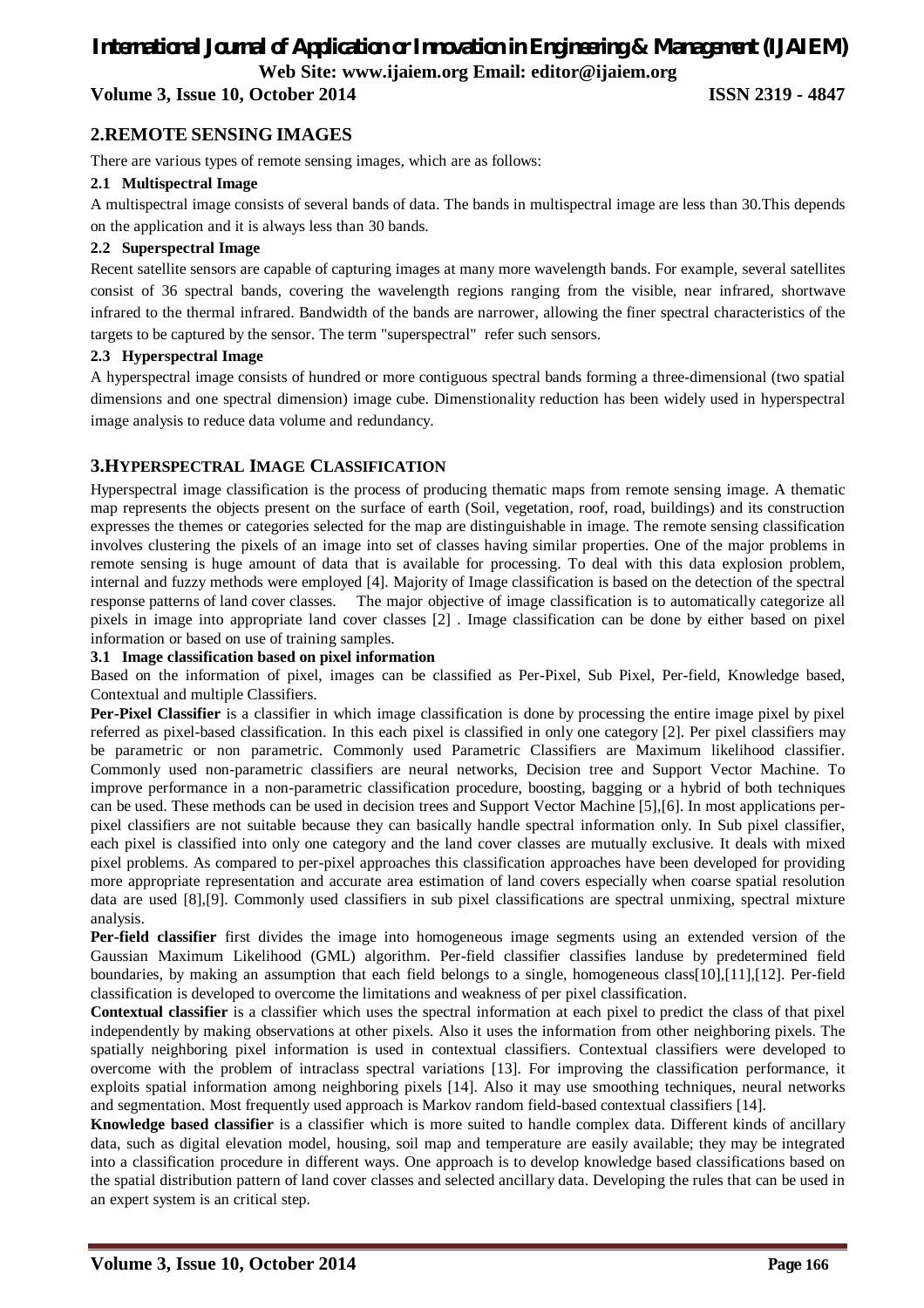# *International Journal of Application or Innovation in Engineering & Management (IJAIEM)* **Web Site: www.ijaiem.org Email: editor@ijaiem.org Volume 3, Issue 10, October 2014 ISSN 2319 - 4847**

#### **3.2 Image classification based on training samples**

Training Samples can be categorized as Supervised Classification and Unsupervised Classification.

**Supervised classification** requires training data in order to build an predictive model. The training data set is obtained by registring the calibrated hyperspectral imagery with ground measurements. Supervised methods are computationally intensive than unsupervised methods due to an arbitrarily high model complexity and an iterative nature of model formation. Another requirement is that the number of examples in a training set should be larger than the number of attributes (i.e bands). This requirement might be hard to meet. In general, supervised classification, can be classified into two approaches : Filter approach - It is based on optimising a discrimination measure, such as the Mahalanobis distance, Bhattacharyya distance, etc. The filter approach is performed independently from any classification algorithm, so before the classification process begins unwanted features are omitted or filtered. Wrapper approach - It optimizes the classification accuracy of the desired classifier by selecting feature subsets. In supervised Classification, Land cover classes are defined. Sufficient reference data are available and this data are used as training samples [16]. Most commonly used supervised classification approaches are maximum likelihood, neural network and decision tree. Supervised Classification is one of the tasks carried out by Intelligent System. A large number of methods have been developed based on Perceptron based techniques (i.e) Feed Forward Networks[17]. In contrast to supervised approach, **Unsupervised classification** order hyperspectral bands without any training and the methods are based on generic information evaluation approaches. Unsupervised methods are usually very fast and computationally efficient. These methods require very little or no hyperspectral image pre-processing. In this clustering based algorithms are used for partitioning the spectral image into a number of spectral classes based on the statistical information inherent in the image. No prior definitions of the classes are used. The unsupervised classification approaches are ISODATA and Kmeans Clustering Algorithm. One of the methods used in unsupervised classification technique is ISODATA [18] it uses a maximum- likelihood decision rule to calculate class. K- Means clustering [19] is a common method used to automatically partition a dataset into k groups.

#### **4.PROPOSED METHOD**

An advanced but simple searching strategy is particle swarm optimization (PSO), originally developed by Kennedy and Eberhart. This method is for optimizing difficult numerical functions on metaphor of social behaviors of flocks of birds and schools of fish. It is an evolutionary technique based on swarm intelligence. A swarm consists of individuals, which are called particles, that change their positions over time. Each particle represents a solution to the problem. Figure 2. shows the block diagram of the proposed system. Thus in the proposed system, PSO based approach is used for feature selection in order to reduce the dimenstionality of hyperspectral data. This approach of feature selection can offer the best and smallest band subset selection as compared to the existing methods in the literature [20]. Initially some feature are extracted from the image then based on that attribute processing will be done. This will be given to PSO which will perform feature selection(i.e. band selection) and hence will reduce the dimenstionality. All the fuzzy values and random values can be handeled by Gaussian mixture model and expectation maximization. Finally based on this selected features image is classified.



## **5.DISCUSSION**

#### **5.1 Dataset**

These datasets include AVIRIS, HYDICE which are freely available online from [22]. Airborne Hyperspectral Sensors includes Airborne Visible/infrared Imaging Spectrometer (AVIRIS) . The information of these datasets is a sub image of size 350×350 with 224 bands of a data set taken on the AVIRIS flight of June 19, 1997. The instrument of AVIRIS covers  $0.41 - 2.45$  μm regions in 224 bands with a 10 nm bandwidth and flying at an altitude of 20 km.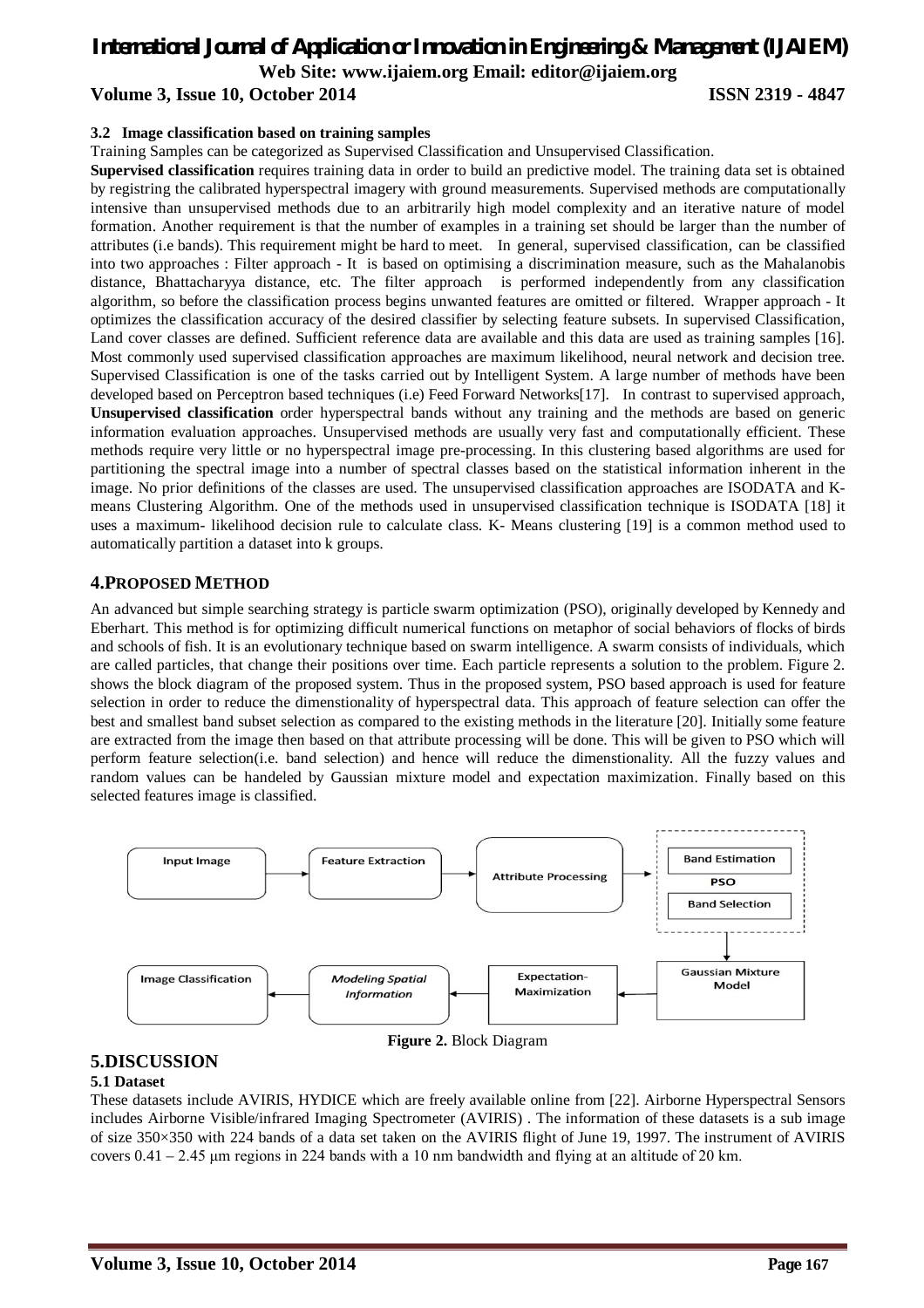# *International Journal of Application or Innovation in Engineering & Management (IJAIEM)* **Web Site: www.ijaiem.org Email: editor@ijaiem.org**

# **Volume 3, Issue 10, October 2014 ISSN 2319 - 4847**

# **6. CONCLUSION**

In this paper, literature survey of the various methods used for classification of remote sensing images are depicted. Hyperspectral image classification uses various features such as spectral, spatial, multitemporal and multi sensor information. Based on error matrix and fuzzy approaches accuracy verifications are done . Most important factors in classification accuracy are uncertainty and error propagation chain. Identifying the weakest links in the chain and then reducing the uncertainties are necessary for improvement of classification accuracy. To tackle with this, a novel approach of optimizing the bands using PSO is introduced. Investigation can be further done on how to design better mechanisms to generate more accurate classification of the image.

#### **References**

- [1] Tadjudin, S., & Landgrebe, D. (1998). Classification of high dimensional data with limited training samples. Available online: http://dynamo.ecn.purdue.edu/ landgreb/Saldju\_TR.pdf
- [2] Lu .D & Weng.Q, (2007), A Survey of Image Classification methods and techniques for improving classification Performance, International Journal of Remote Sensing, 28, 5, 823- 870.
- [3] Tilton, J. C. (2006). RHSEG and HSEGViewer user's Manual, Provided with the demonstration version of RHSEG. available from: http://ipp.gsfc.nasa.gov/RHSEG (version 1.25 released Dec. 14, 2006).
- [4] Starks,S.A. and EI Paso,(2001), Internal and fuzzy methods in remote sensing and satellite image processing, 18 ,2019-2022
- [5] Friedl, M.A, Brodley C.E, and Strahler A.H ,(1999), Maximizing land cover classification accuracies produced by decision trees at continental to global scales, IEEE Transactions on Geoscience and Remote Sensing, 37,969-977.
- [6] Lawrence R,Bunn.A, Powell.s and Zmabon .M, (2004),Classification of Remotely Sensed imagery using stochastic gradient boosting as a refinement of classification tree analysis. Remote Sensing of Environment, 90,331-336.
- [7] Kettig.R.L and Landgrebe.D.A, (1976), Classification of multispectral image data by extraction and classification of homogenous objects, IEEE transactions on Geoscience Electronics, 19-26.
- [8] Foody G.M, Cox D.P., (1994), Subpixel landcover composition estimation using a linear mixture model and fuzzy membership functions, Int. Remote sensing, 15, 619- 631
- [9] Binaghi, E. Brivio, P.A, Ghezzi.P and Rampini.A, (1999), A Fuzzy set accuracy assessment of Soft Classification. Pattern Recognition Letters, 20,935-948
- [10]Aplin,P. Atkinson ,M.P,Curran,J.P., (1999), Fine spatial resolution simulated satellite sensor imagery for land cover mapping in the united kingdom, Remote sensing of environment, 66, 206- 216
- [11]Fuller, R., Smith, G., Sanderson, J., Hill, R. and Thomson, A.,(2002), The UK Land Cover Map 2000: Construction of a parcel-based vector map from satellite images. The Cartographic Journal, 39, 15–25.
- [12]Erol.H and Akdeniz.F, (2005), A per field classification method based on mixture distribution models and an application to land sat thematic mapper data, International Journal of Remote sensing, 26, 1229 – 1244
- [13]Gong.P and Howaeth P.J, (1992), Frequency-based contextual classification and gray level vector reduction for land use identification, Photogrammetric Engineering and Remote sensing,,58,423-437.
- [14]Magnussen.S, Boudewyn.P and Wulder.M, (2004), Contextual Classification of Landsat TM images to forest inventory cover types. International Journal of Remote Sensing. 24 2421-2440
- [15]Hodgson. M.E , John R.Jensen, Jason A.Tullis, Kevin .D.Riordan and Clerk M.Archer, (2003), Synergistic use Lidar and color Arial photography for mapping urban parcel imperviousness, Photogrammetric Engineering and remote sensing, 69, 973 - 980
- [16]Lu .D & Weng.Q, (2007), A Survey of Image Classification methods and techniques for improving classification Performance, International Journal of Remote Sensing, 28, 5, 823- 870.
- [17]Kotsiantis.S.B, (2007), Supervised Machine Learning: A Review of Classification Techniques, Informatica 3, 249- 268.
- [18] Melesse .M. A and Jordan,J.D, (2002), Photogrammetric Engineering and Remote Sensing, 68.
- [19]Wagstaff,K. and Cardie,C. (2001),Constrained K-means clustering with background knowledge, Proceedings of the eighteenth international conference on machine learning , 577 – 584.
- [20]H. Yang, Q. Du, and G. Chen, "Particle swarm optimization-based hyperspectral dimensionality reduction for urban land cover classification," IEEE J. Sel. Topics Appl. Earth Observ. Remote Sens., vol. 5, no. 2, pp. 544– 554, Apr. 2012.
- [21]Bijay Singh and Jimly Dowerah(2010)," Hyperspectral Imaging: New Generation Remote Sensing"Open access e-Journal Earth Science India, Vol. 3 (III), July, 2010.Popular Issue, http://www.earthscienceindia.info/; ISSN: 0974 – 8350
- [22]http://dynamo.ecn.purdue.edu/biehl/MultiSpec.